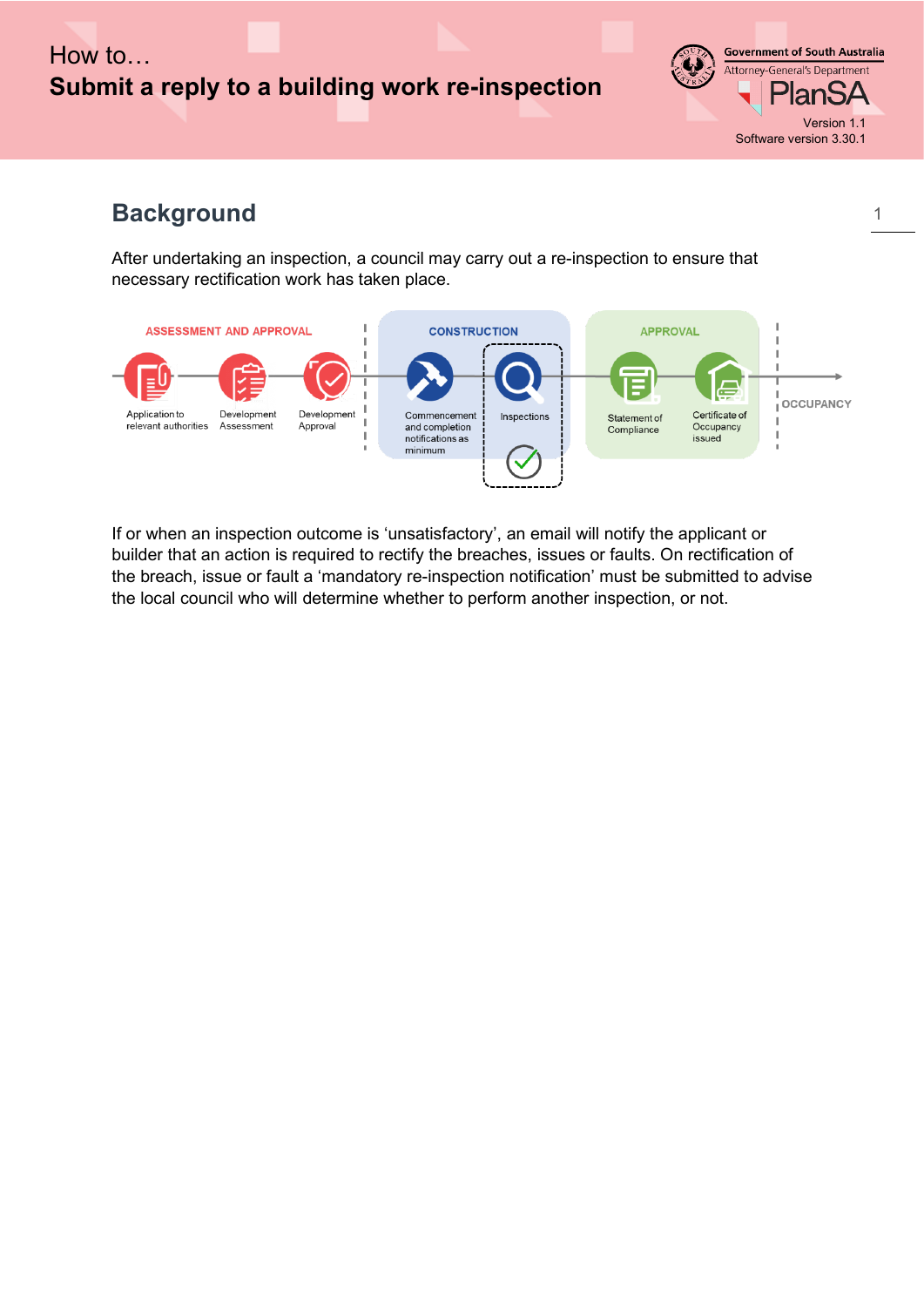### How to… **Submit a reply to a building work re-inspection**

**Government of South Australia** Attorney-General's Department <sup>⊃</sup>lanSA Version 1.1 Software version 3.30.1

#### **View the Inspection Letter**

1. Click on **Documents section** link to view the inspections letter.

Inspection Outcome for the Commencement of installation of designated building product for Application ID 21000431



This email is to advise that an Inspection has been performed on 12-Feb-2021 with an outcome of Unsatisfactory and action is required.

Please use the following links to go to the application or download the Inspection letter from the document store.

View the Development Application. View the documents section of the Development Application.



2. Click on **I want to lodge, manage or track my application** within the login prompt.



3. Provide **Username** and **Password** and click on **Log In**.

| PlanSA                                              |               |  |
|-----------------------------------------------------|---------------|--|
| Username                                            |               |  |
| Password                                            |               |  |
| $\vee$ Remember me                                  |               |  |
| Forgot your password?                               | <b>LOG IN</b> |  |
| Forgot username?                                    |               |  |
| Register for an online account                      |               |  |
| Find out where you should lodge your<br>application |               |  |
| Become an Accredited Professional                   |               |  |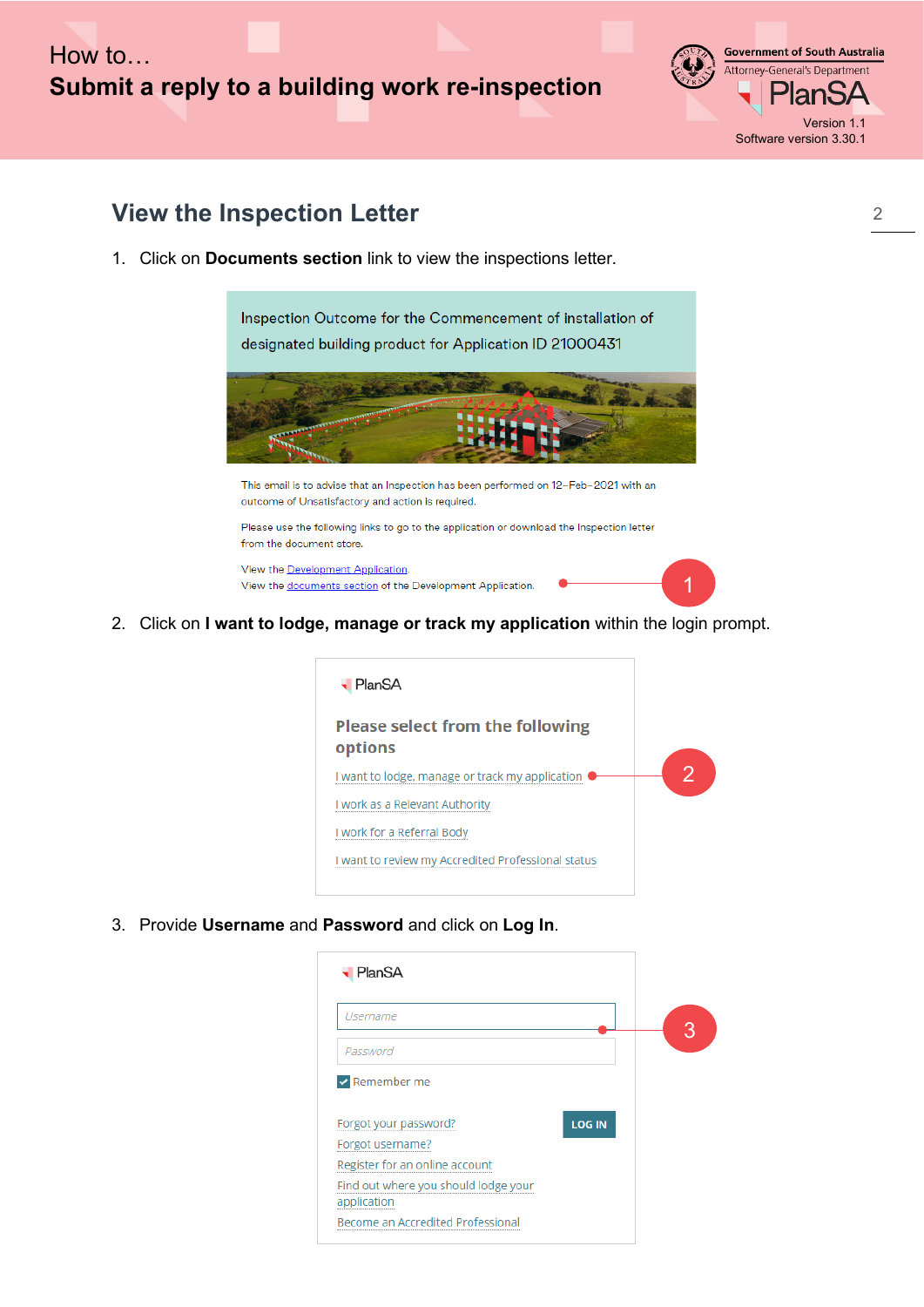



The inspection letter contains information regarding the breaches, issues or faults that require rectification prior to a re-inspection.

- 4. Click on **Inspections** filter to show inspection related documentation.
- 5. Click on **document name** 'Inspection letter' to download.

| Development application: 20000325<br>Sharing access<br><b>Documents</b><br>Summary | <b>Building Notifications</b><br>Certificate of Occupancy                                                                                                                    | <b>Related Actions</b>                                                                                          |
|------------------------------------------------------------------------------------|------------------------------------------------------------------------------------------------------------------------------------------------------------------------------|-----------------------------------------------------------------------------------------------------------------|
| <b>Document search</b><br>Search by Name<br>Search by Category<br>Search by Type   | Where was the document uploaded?<br>$\blacktriangleright$ Application<br>Department Planning Consent<br>$\overline{\phantom{a}}$<br>Building Consent<br>Development Approval | <b>Additional document filters</b><br>Decision Documents<br>$\vee$ Inspection<br>Snapshots<br>Invoices<br>Plans |
| <b>Document</b><br>* Inspection Letter - Application 21001967.docx                 | 5                                                                                                                                                                            | <b>Type</b><br><b>Inspection Letter</b>                                                                         |

- 6. Click on **Inspection letter.docx** download located at the bottom of the screen.
- 7. **Print** the letter as needed.

|        |                                                                                                                        |                                                                                   | $\mathbb{L} \left[ \begin{array}{c} 1 & 1 \\ 2 & 1 \end{array} \right] \left[ \begin{array}{c} 2 & 1 \\ 2 & 1 \end{array} \right] \left[ \begin{array}{c} 2 & 1 \\ 2 & 1 \end{array} \right] \left[ \begin{array}{c} 4 & 1 \\ 4 & 1 \end{array} \right] \left[ \begin{array}{c} 5 & 1 \\ 1 & 6 \end{array} \right] \left[ \begin{array}{c} 6 & 1 \\ 1 & 7 \end{array} \right] \left[ \begin{array}{c} 1 & 8 \\ 1 & 1 \end{array} \right] \left[ \begin{array}{c} $ |  |
|--------|------------------------------------------------------------------------------------------------------------------------|-----------------------------------------------------------------------------------|--------------------------------------------------------------------------------------------------------------------------------------------------------------------------------------------------------------------------------------------------------------------------------------------------------------------------------------------------------------------------------------------------------------------------------------------------------------------|--|
|        | <b>PlanSA</b>                                                                                                          |                                                                                   |                                                                                                                                                                                                                                                                                                                                                                                                                                                                    |  |
|        | 15/02/2021                                                                                                             |                                                                                   |                                                                                                                                                                                                                                                                                                                                                                                                                                                                    |  |
|        | Mr Test UserOne                                                                                                        |                                                                                   |                                                                                                                                                                                                                                                                                                                                                                                                                                                                    |  |
|        | <b>Inspection Follow-up</b>                                                                                            |                                                                                   |                                                                                                                                                                                                                                                                                                                                                                                                                                                                    |  |
|        | Applicant: Test UserOne<br>Application ID: 21000431<br>Proposed Development: Release 2.23 PVT Testing<br>Subject Land: |                                                                                   |                                                                                                                                                                                                                                                                                                                                                                                                                                                                    |  |
| Ф      |                                                                                                                        | Location reference: 1 KING WILLIAM ST ADELAIDE SA 5000                            |                                                                                                                                                                                                                                                                                                                                                                                                                                                                    |  |
|        |                                                                                                                        |                                                                                   | Title ref.: CT 6144/284 Plan Parcel: F122559 AL2 Council: ADELAIDE CITY COUNCIL                                                                                                                                                                                                                                                                                                                                                                                    |  |
| m<br>≘ | Dear Mr UserOne,<br>Include the details of the <b>breaches</b> , issues or faults.                                     | other questions regarding your application, please use the contact details below. | When the issues have been rectified, please log in to the SA Planning Portal and submit a Re-inspection<br>Notification for this Application. If you have any difficulties in providing this information to us, or have any                                                                                                                                                                                                                                        |  |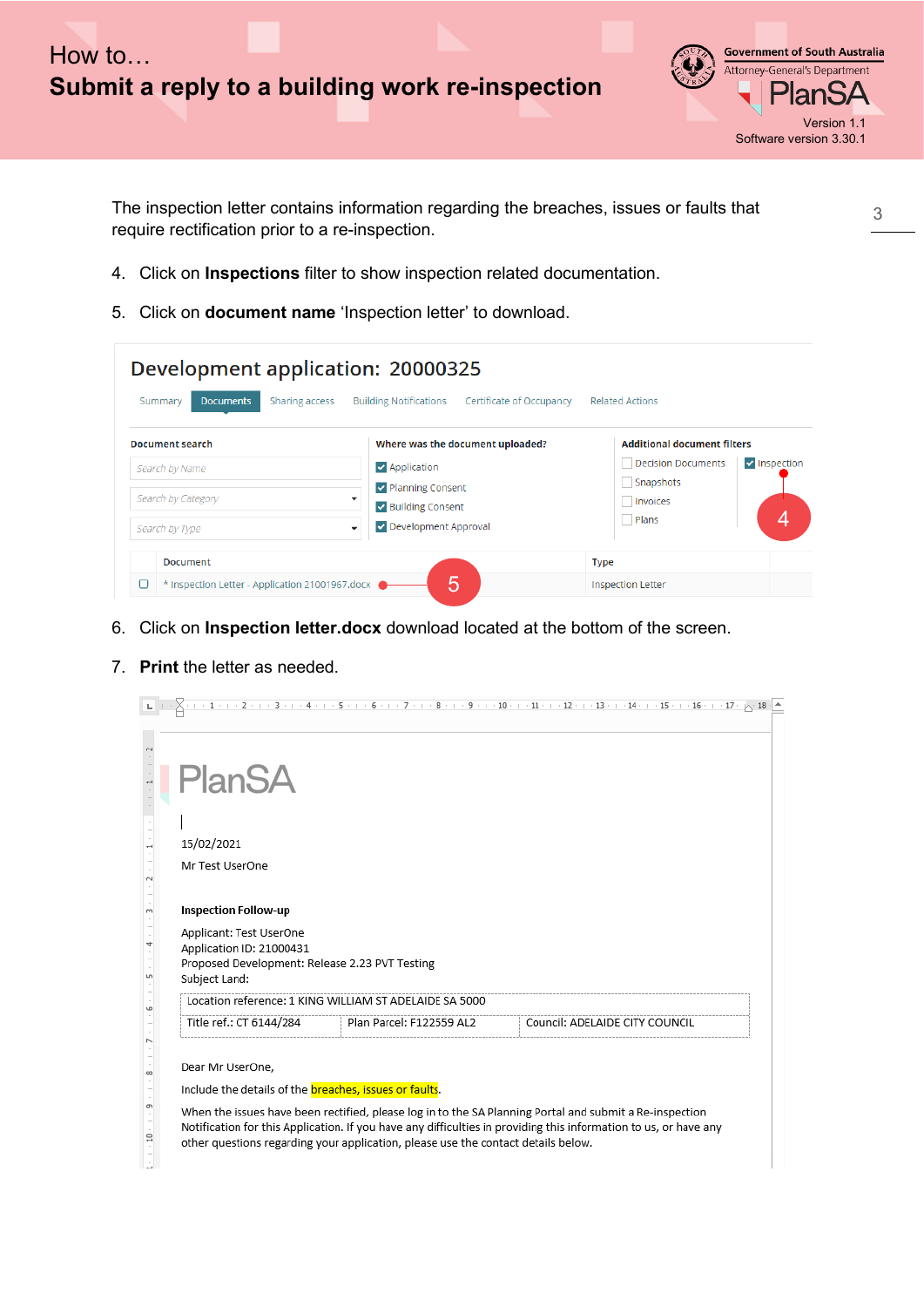

#### **2. Submit Re-Inspection Notification**

On completion of rectifying the breaches, issues or faults, submit a re-inspection notification to advise the council.

1. Open **[PlanSA](https://plan.sa.gov.au/our_planning_system/support)** and click on **Login Options**.

| <b>- PlanSA</b>            |                                |                                                    | Register <sub>2</sub> | Login Options - D                        | Find something     |             |
|----------------------------|--------------------------------|----------------------------------------------------|-----------------------|------------------------------------------|--------------------|-------------|
| Development applications ▼ | State snapshot "               | Have your say v                                    |                       | Our planning system $\blacktriangledown$ | Resources <b>v</b> | <b>News</b> |
|                            | <b>Login options</b>           |                                                    |                       | $\boldsymbol{\ast}$                      |                    |             |
|                            |                                | I want to lodge, manage or track my application    |                       | $\rightarrow$                            |                    |             |
|                            | I work as a Relevant Authority |                                                    |                       | $\rightarrow$                            |                    |             |
|                            | I work for a Referral Body     |                                                    |                       | $\rightarrow$                            |                    |             |
|                            |                                | I want to review my Accredited Professional status |                       | $\rightarrow$                            |                    |             |

2. Click on **I want to lodge, manage or track my application** within the login prompt.



- 3. Enter in your **Username** and **Password** and click on **Log In**.
- 4. Click on **Submit mandatory re-inspection notification** within **Your Applications** dashboard.